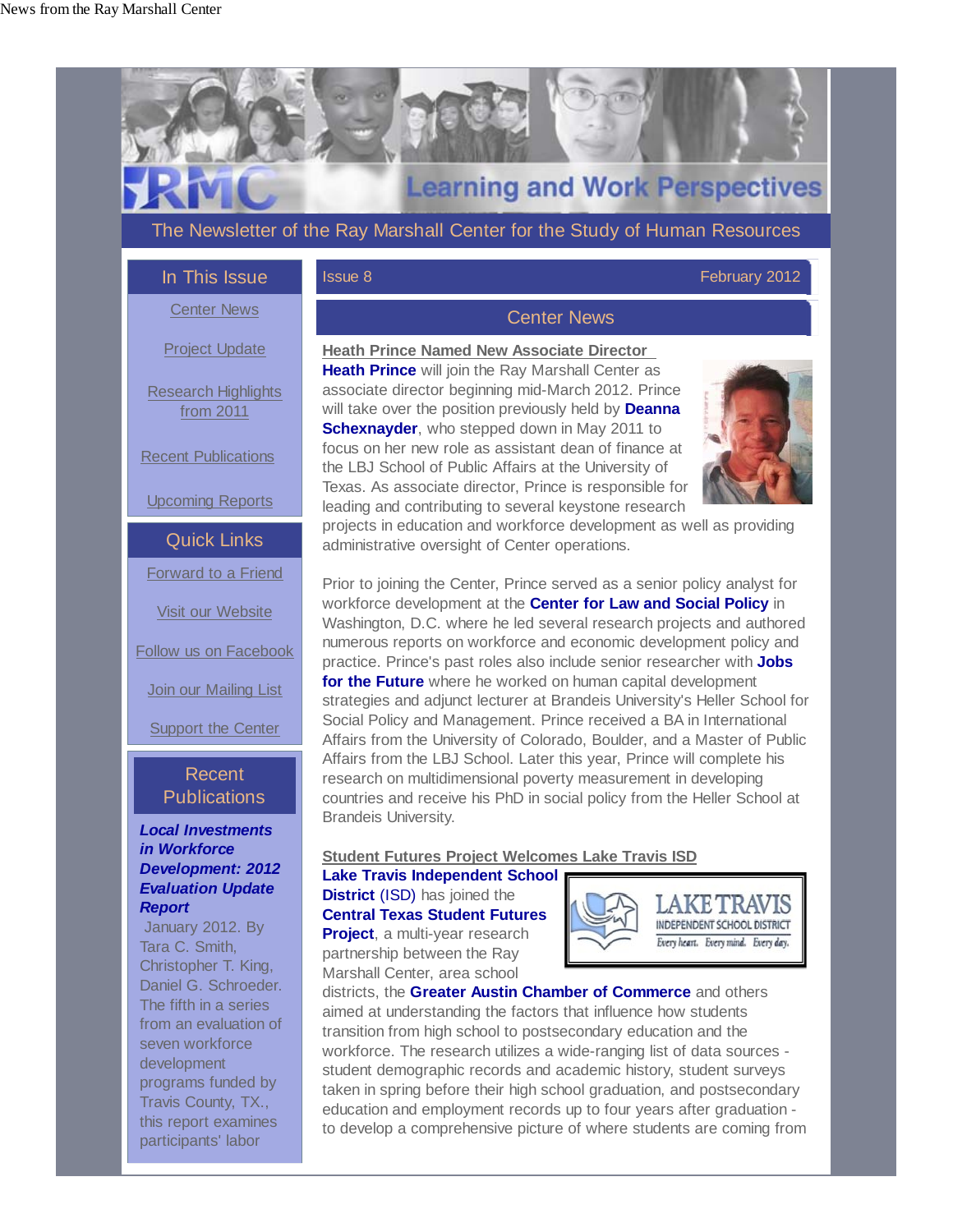market outcomes and impacts of program participation for each service provider. The report summarizes the findings to date, beginning with the 2007 participants, and outlines the next steps for research.

## *Evaluation of Local Workforce Demonstration Projects - Travis County's REM and GEM Projects*

 January 2012. By Tara C. Smith, Christopher T. King, Daniel G. Schroeder. Findings from two workforce demonstration projects - the Rapid Employment Model and the Gainful Employment Model are presented. The report builds on four prior evaluations for the REM project (2007, 2008, 2010, and 2011) and introduces the GEM project and presents outcomes for 2009-2010 GEM participants.

## Upcoming Reports

**Texas Workforce Data Quality Initiative**, Feb. 2012

**Central Texas Student Futures Project: 2011 Senior Survey Report**, Feb. 2012

and what they have done, what they are planning after high school, and where they actually go. Since the project's pilot in 2005, the number of participating school districts has grown from four to 12 in Central Texas with well over 10,000 high schools students participating annually.

#### **Laura Stelling Joins Center as New GRA**

In January, Laura Stelling came aboard as the new graduate research assistant at the Center. Stelling is working on a project with the Austin Area Research Organization to research labor market trends and identify strategies for growing and improving career preparation services. Stelling earned her MEd from Arizona State University and her BA in Sociology from the University of Mary Washington. She is currently



pursuing a master of public affairs at the LBJ School of Public Affairs at the University of Texas at Austin.

## Project Update

#### **New AARO Initiative Aims to Improve Workforce Potential**



The Ray Marshall Center has begun working with the **Austin Area Research Organization** (AARO) on the **Workforce Potential Project**, which is aimed at increasing the share of Central Texas adult residents who have a postsecondary degree or

professional certifications so that they may go on to earn

fair sustainable wages to support their families. As part of this project, the Center is conducting labor market research to identify promising industry sectors and associated educational and career training programs for improving employment and earnings outcomes for those without postsecondary credentials. Presentation of research findings and recommendations for next steps are planned for late spring/summer 2012. Drs. **Chris King** and **Bob Glover** will serve as co-principal investigators on the project.

## Research Highlights from 2011

The Ray Marshall Center is dedicated to strengthening education, workforce and social policies and programs that affect current and future generations of American workers. In 2011, the Center produced critical research and worked with a range of partners to provide rigorous, timely and relevant data for policymakers, practitioners and the public. Highlights of our work this past year are shown below.

#### *Education*

**Survey findings** from the Central Texas Student Futures Project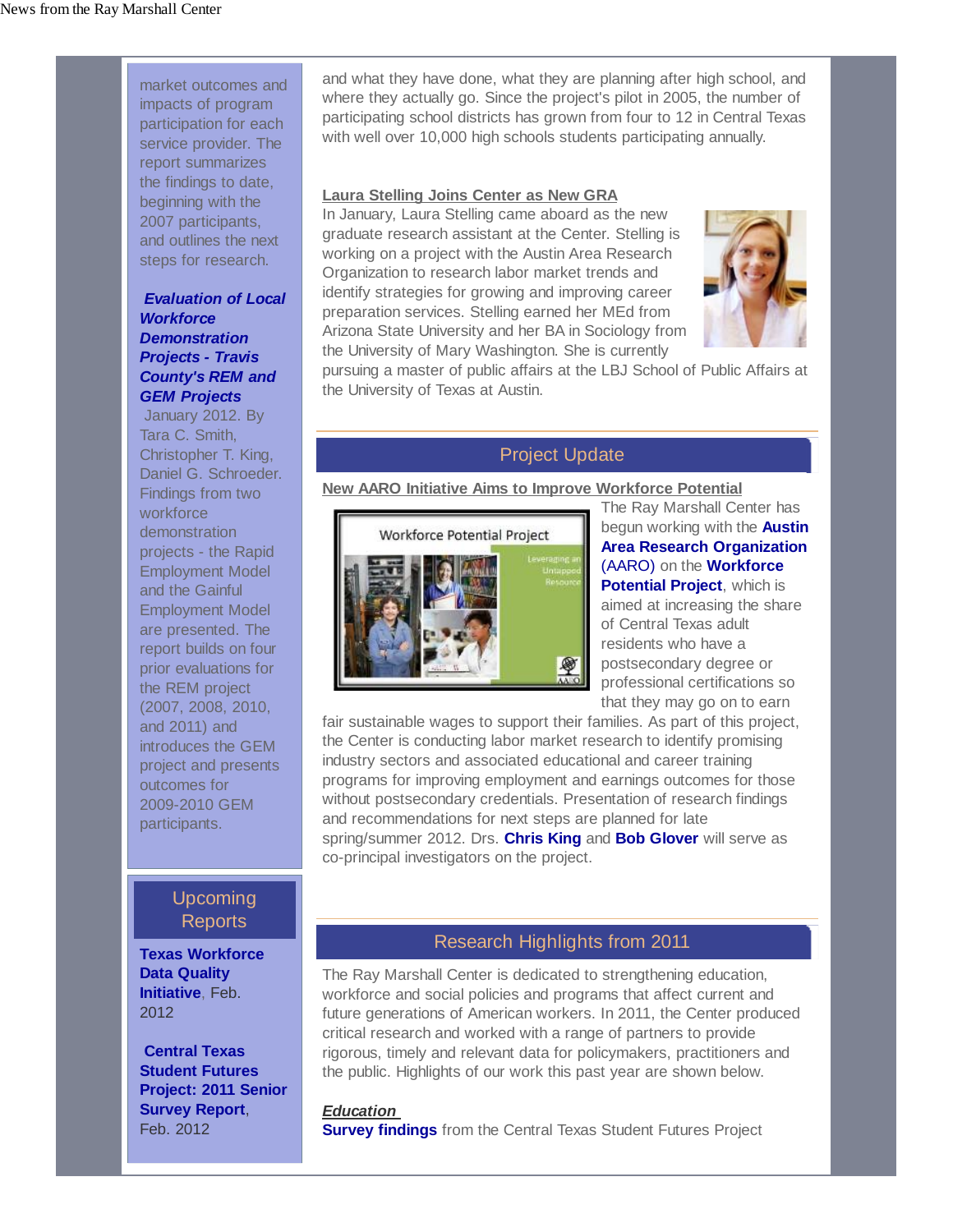**Central Texas Student Futures Project: Outcomes Analysis Report**, Feb. 2012

showed that almost 90% of participating 2011 high school seniors reported taking a college entrance exam before they graduated high school. Additionally, the survey showed that more respondents are taking a college entrance exam during their junior year, with Black, Hispanic and low-income respondents posting the highest percentage-point increase. The survey also showed the 2011 class had more Black and White students applying for financial aid.



In a **literature review of adult education** programs and approaches, researchers presented a summary of GED, ESL and developmental education programs, highlighting best practices and identifying gaps. The report concluded with recommendations for further exploration in Tulsa.

#### *Workforce Development*

A **report on Capital IDEA**, a local sectoral workforce development program, showed that program participation is associated with large gains in employment, average earnings, and eligibility for UI bene fits.

Furthermore, returns to the taxpayer are estimated at 165% over the first 10 years of the program. Several other programs funded by Travis County were found to have positive labor \$1,000 market outcomes and impacts as well.



In another **local workforce study**, researchers documented and assessed the effectiveness of Goodwill Industries' workforce development programs and identified strategic options for enhancing and expanding their services and programs in the future.

After the first full year of the pilot, researchers reported that **Career***Advance*®, the cutting-edge dual-generation sectoral workforce development program designed by the Ray Marshall Center, can be